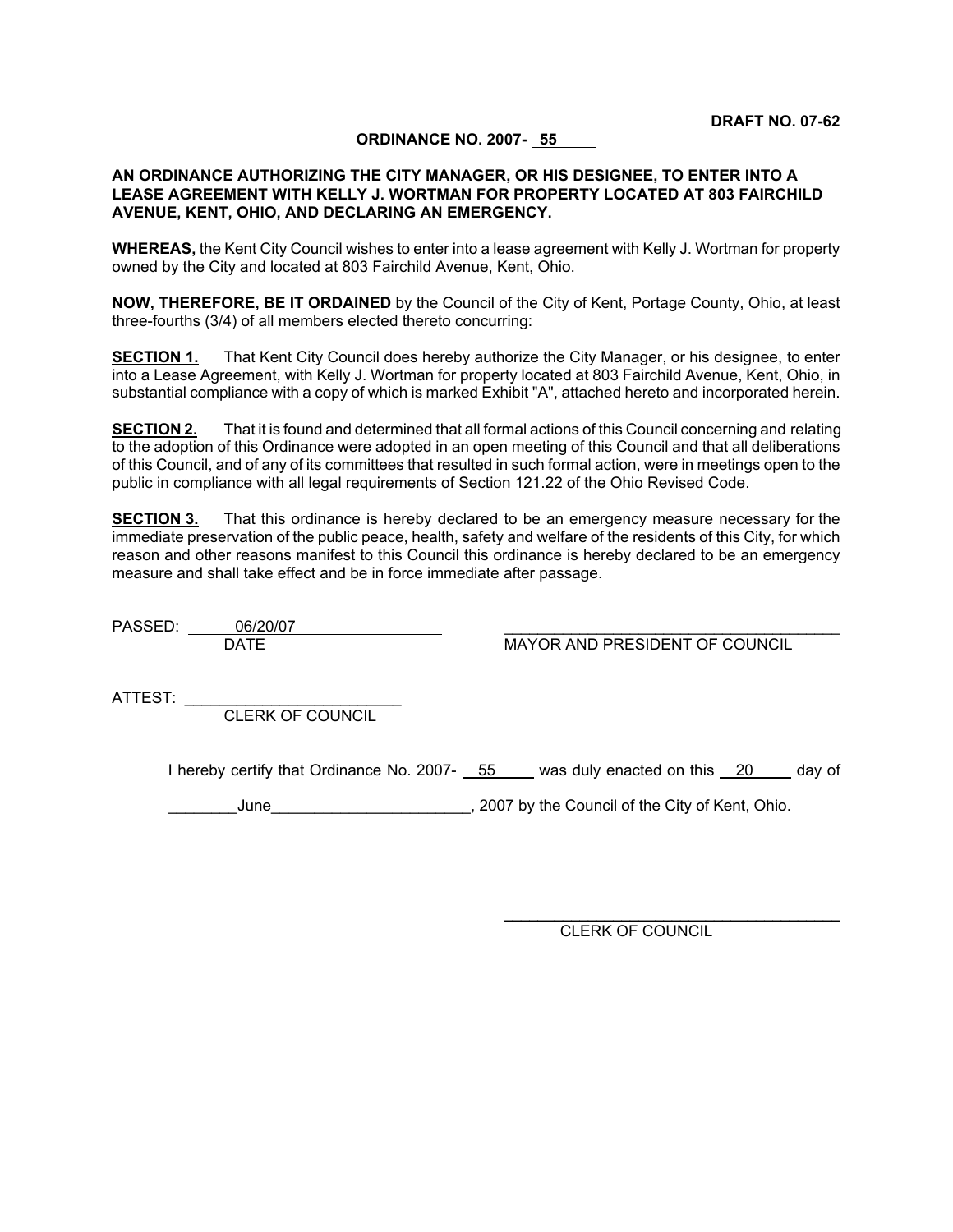#### **EXHIBIT "A"**

#### **LEASE**

THIS LEASE, made at Kent, Ohio this day of 2007, by and between the CITY OF KENT, Ohio, with its principal place of business at 325 South Depeyster Street,Ohio, hereinafter referred to as "Lessor", and KELLY J. WORTMAN, with his principal place of business at 803 Fairchild Avenue, Kent, Ohio, hereinafter referred to as "Lessee".

### **ARTICLE I**

#### Demised Premises

- 1.1 Lessor, for and in consideration of the payment of rent and performance by Lessee of the agreements and covenants hereinafter contained, does hereby demise and lease to Lessee the premises known as 803 Fairchild Avenue, Kent, Ohio 44240, hereinafter referred to as the "Demised Premises".
- 1.2 PETS. No dogs or cats allowed.

# **ARTICLE II**

#### Term

2.1 The term of this Lease shall be twelve (12) months, commencing May 24, 2007 and ending May 31, 2008, both dates inclusive, unless earlier terminated, as hereinafter provided.

#### **ARTICLE III** Rent

- 3.1 Lessee shall pay to Lessor in advance on the first day of each calendar month, without notice, the sum of \$550.00 as monthly rent for the demised premises, beginning on the 1st day of April, 2007. Rent shall increase three percent (3%) compounded annually, commencing April 1, 2008 and on each succeeding yearly anniversary during any renewal term. Lessee will be assessed a \$25.00 late charge on rent payments received after the tenth (10th) day following the date upon which rent is due for each month. First month is to be prorated  $=$  \$88.70.
- 3.2 Rent shall be payable at the Kent Parks and Recreation Main Office located at 497 Middlebury Road, Kent, Ohio.

### **ARTICLE IV**

#### Use of Premises

4.1 The premises shall be used as a residence by Lessee, who shall have no more than two (2) unrelated people living in said premises.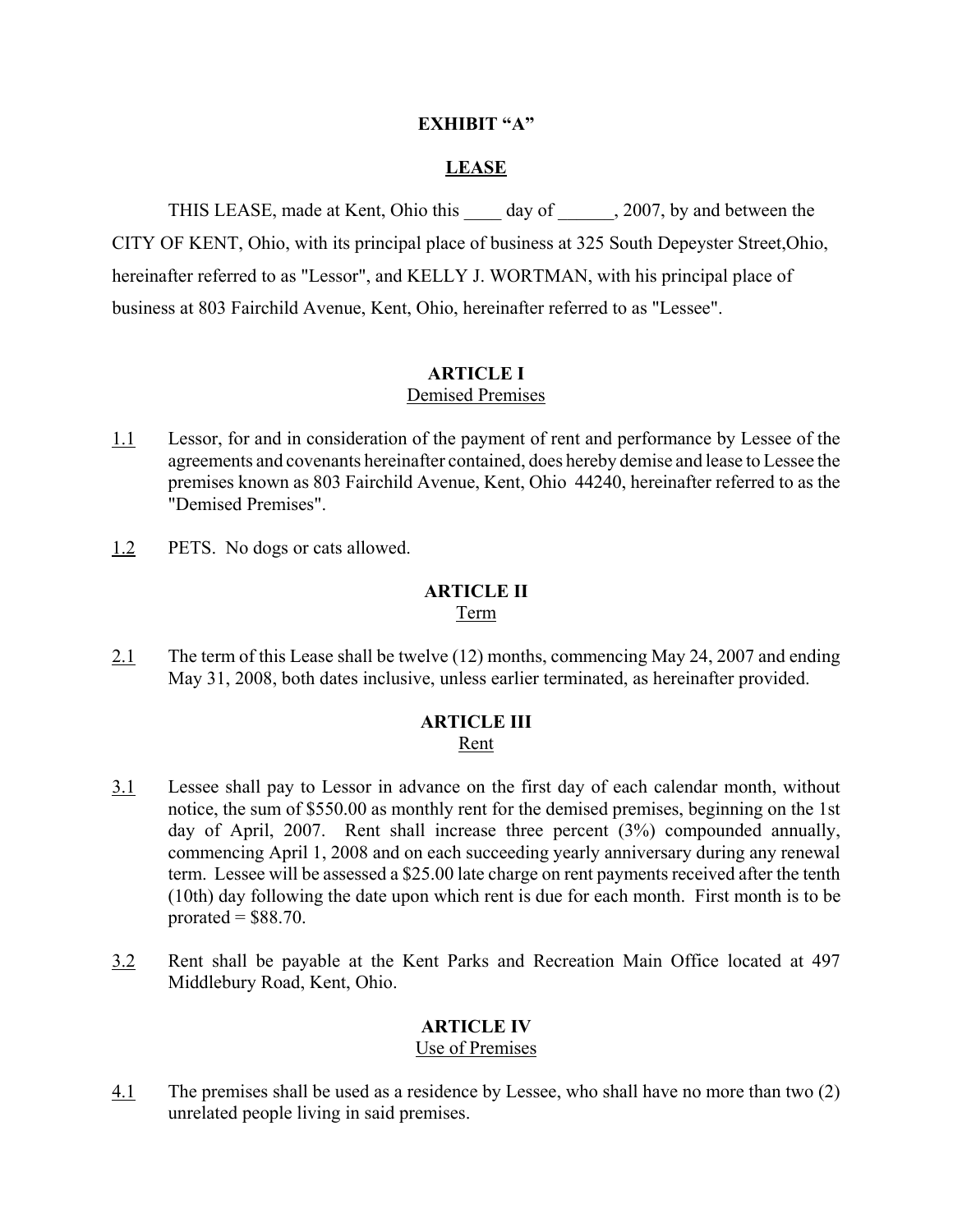#### **ARTICLE V** Taxes and Assessments

5.1 Lessor shall pay all taxes and assessments, general and special, and other impositions, ordinary and extraordinary, which may be levied, assessed or imposed upon the Demised Premises or any part thereof, or upon any building or improvements situated thereon or levied or assessed upon the interest of the Lessor in or under this Lease. All of said taxes, assessments and other impositions shall be paid by the Lessor as they become due.

#### **ARTICLE VI** Fire Insurance

6.1 Lessor, during the term of this Lease, or any renewal or extension thereof, and at its expense, shall procure, maintain and keep in force, fire, extended coverage, vandalism and malicious mischief insurance on Lessor's Improvements, as listed and set forth in Article V, in an amount of not less than One Hundred Percent (100%) replacement cost of said Improvements, excluding paving, footers and underground construction. In the event of any loss covered by such insurance, the proceeds therefrom shall be payable to Lessor; however, the policy or policies of insurance shall contain a loss payable clause in favor of Lessor's mortgagee, if any. Certificates of such insurance, or an original copy of the policy or policies thereof, will be delivered to Lessor and such mortgagee, if any, showing each party's interest as it may appear. Lessee shall provide contents insurance for its leasehold improvements, chattels, and personal belongings.

# **ARTICLE VII**

# Fire and Casualty

7.1 If Improvements on the Demised Premises shall be damaged or destroyed by fire or other casualty, Lessor may make necessary alterations and repairs for the purpose of restoring same to its former condition, to the extent possible. All such necessary alterations and repairs may be completed by Lessor within sixty (60) days from the date of such damage or destruction. There shall be abatement of rent during such period of untenantability. If the City decides not to restore and/or repair the premises because of delay caused by strikes, acts of God, insurrection, civil commotion, riots or unavoidable casualty and prohibit, limit or delay such construction, or any other reason, then Lessee or Lessor may terminate this Lease without further liability.

### **ARTICLE VIII** Additions, Alterations or Remodeling

8.1 Lessee shall have the right, at its own expense, to remodel and alter Demised Premises without the payment of additional rent and to erect, install, maintain and operate on the Demised Premises fixtures and other personal property as Lessee may deem advisable; provided, however, that no alterations of a structural nature may be made without the prior consent of Lessor, which consent shall not be withheld without reasonable cause. Lessee shall comply with all applicable laws with respect thereto, and Lessee shall indemnify and save and hold Lessor harmless from any and all mechanic's liens or other claims of any nature that may be filed against the Demised Premises or Lessor by reason thereof.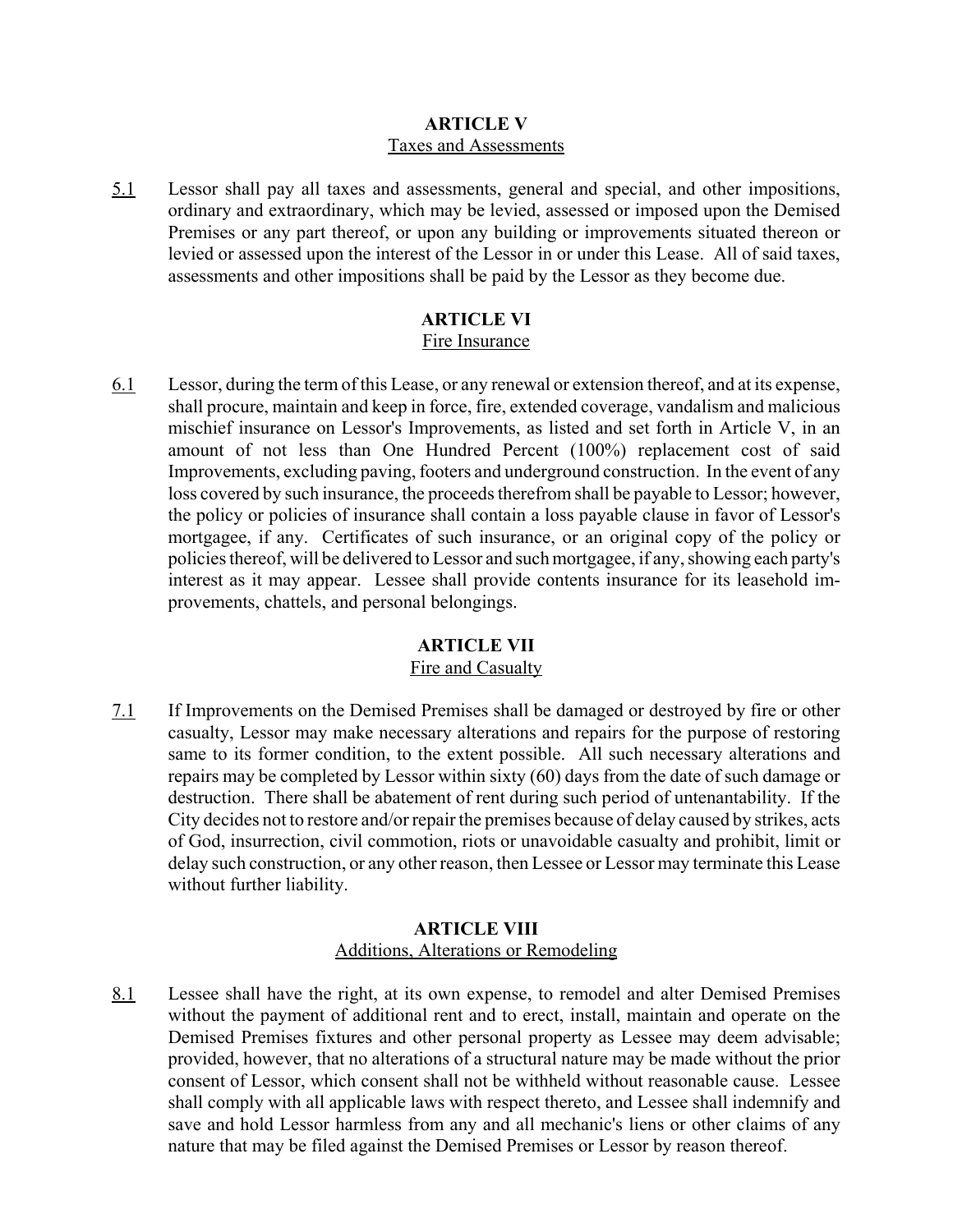# **ARTICLE IX** Repair of Premises

9.1 Except as hereinbefore and after provided, Lessor at all times, and at its cost, shall keep and maintain Demised Premises in a good state of repair, all to the reasonable satisfaction of Lessee, except for loss by fire or other casualty, ordinary wear and tear, depreciation, obsolescence and misuse or abuse on the part of Lessee and his invitees.

## **ARTICLE X**

#### Indemnity of Lessor

10.1 Lessee shall indemnify and save Lessor harmless from liability to any person on account of any damage to person or property arising out of failure of Lessee to perform and comply, with the requirements and provisions of this Lease or arising from Lessee's use and occupancy of the Demised Premises.

#### **ARTICLE XI** Compliance with Laws and Ordinances

11.1 Lessee shall comply with all federal, state, county and city laws and ordinances, and rules and regulations of any duly constituted authority, affecting or respecting the Demised Premises, or the use or occupancy of same.

#### **ARTICLE XII**

#### Assignment and Sub-Letting

12.1 Lessee shall not, except with the prior written consent of Lessor, which consent will be withheld for reasonable cause, during the terms of this Lease, or any renewal or extension hereof, assign this Lease, or its rights hereunder, or sublet all or part of the Demised Premises. In any event, Lessee shall remain liable for the payment of all rent required to be paid hereunder and for the performance of all of the terms, covenants and conditions undertaken by Lessee.

#### **ARTICLE XIII** Condemnation

- 13.1 In the event the Demised Premises or part thereof shall be taken or condemned, either permanently or temporarily, for public or quasi-public use or purpose by competent authority in appropriation proceedings or by right of eminent domain, the entire compensation award therefor, both leasehold and reversion, shall belong to Lessor without deduction therefrom for any present or future estate of Lessee, and Lessee hereby assigns to Lessor all its right, title and interest to such award. Lessee may claim, prove and receive the condemnation proceedings relocation expenses, if such award or awards shall be in addition to the awards for the value of the land and building.
- 13.2 If the entire Demised Premises, or portion of the building on the Demised Premises, shall be taken as aforesaid, then, at Lessor's or Lessee's option, this Lease shall terminate and shall become null and void from the time possession thereof is required for public use, and from that date on the parties hereto shall be released from further obligation hereunder. In the event such portion of the Demised Premises shall be so taken or condemned as to affect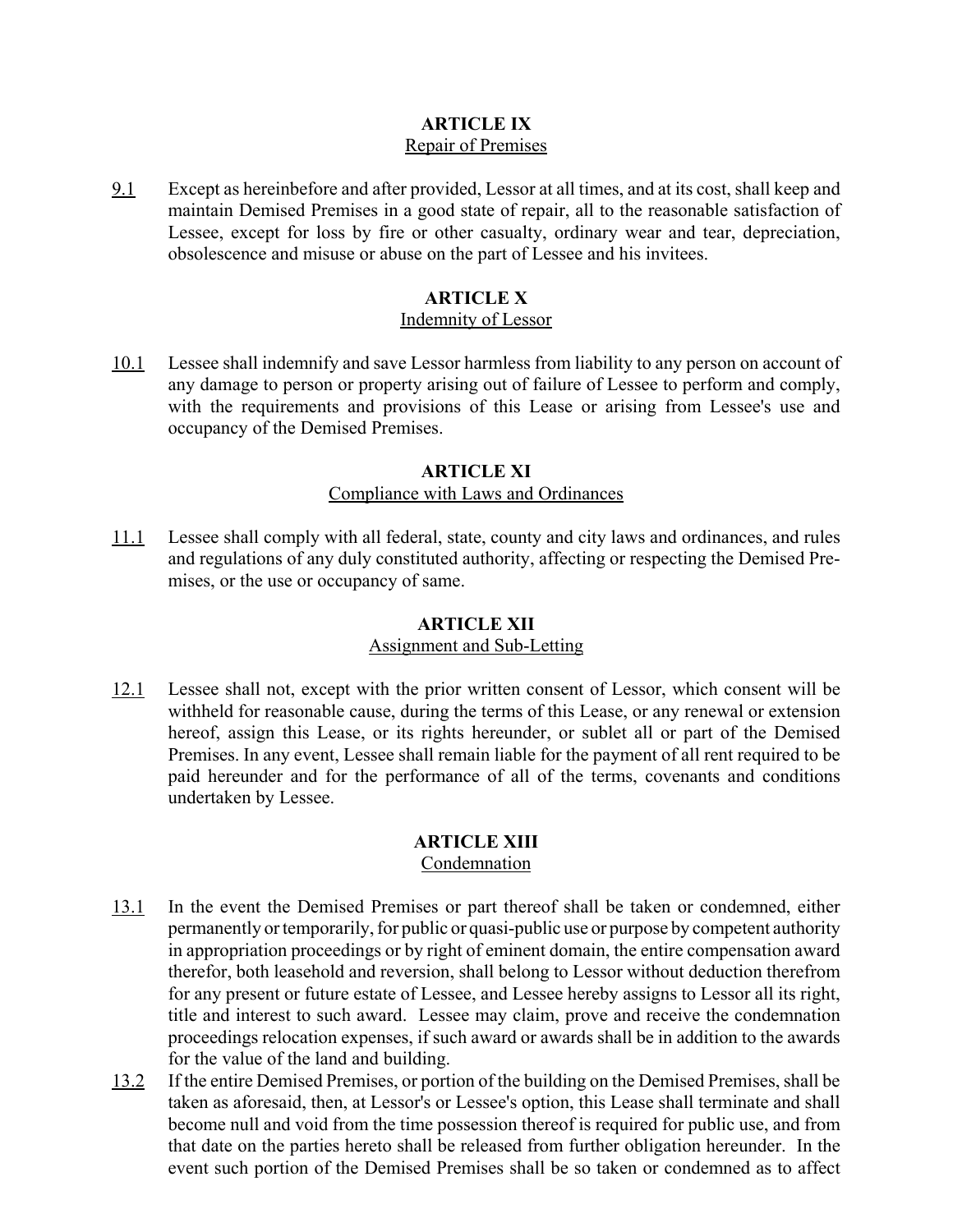adversely and materially Lessee's ability to carry on its profession in the manner and to the extent that it was being carried on prior to such taking, or in the event Lessee or Lessor shall not elect to terminate this Lease pursuant to their rights set forth above, then Lessor, at its own expense, shall repair and restore, to the extent reasonably possible, the portion not affected by the taking, and thereafter the rent to be paid by Lessee shall be equitably and proportionately reduced.

13.3 Appropriation or condemnation proceedings shall not operate as, or be deemed an eviction of Lessee or a breach of Lessor's covenant for quiet enjoyment.

#### **ARTICLE XIV** Covenant of Title and Quiet Enjoyment

14.1 Lessor assures Lessee that Lessor has full right and lawful authority to enter into this Lease for the term of this Lease, or any renewal or extension hereof, and that if Lessee is not in default hereunder, Lessee's quiet and peaceable enjoyment of the Demised Premises during the term of this Lease, or any renewal or extension hereof, shall not be unreasonably disturbed nor interfered with.

#### **ARTICLE XV** Lessor's Right of Re-Entry

- 15.1 Lessee covenants and agrees with Lessor that any one or more of the following events shall be considered events of default as said term is used herein:
	- (a) Lessee shall make assignment for the benefit of creditors or shall apply for or consent to the appointment of a receiver for Lessee; or
	- (b) A decree or order appointing a receiver of the property of Lessee shall be made and such decree or order shall not have been vacated, stayed or set aside within sixty (60) days from the date of the entry or granting thereof; or
	- (c) Lessee shall vacate the Demised Premises or abandon the same during the term hereof; or
	- (d) Lessee shall default in payment of rent by not delivering same for ten (10) days after due and not correcting such default within five (5) days after receipt of notice of such default in writing; or
	- (e) Lessee shall default in any of the other covenants or agreements herein contained to be kept, observed and performed by Lessee, and such default shall continue twenty (20) days after notice thereof in writing to Lessee.
	- (f) Such other events as are recognized under the Ohio Revised Code and current Ohio case law.

Upon the occurrence of one or more of such events of default, it shall be lawful for Lessor, at its election, to declare the said term ended and the said Demised Premises and the buildings and improvements then situated thereon, or part thereof, either with or without process of law, to re-enter, and eject Lessee and all persons occupying the same under it and, remove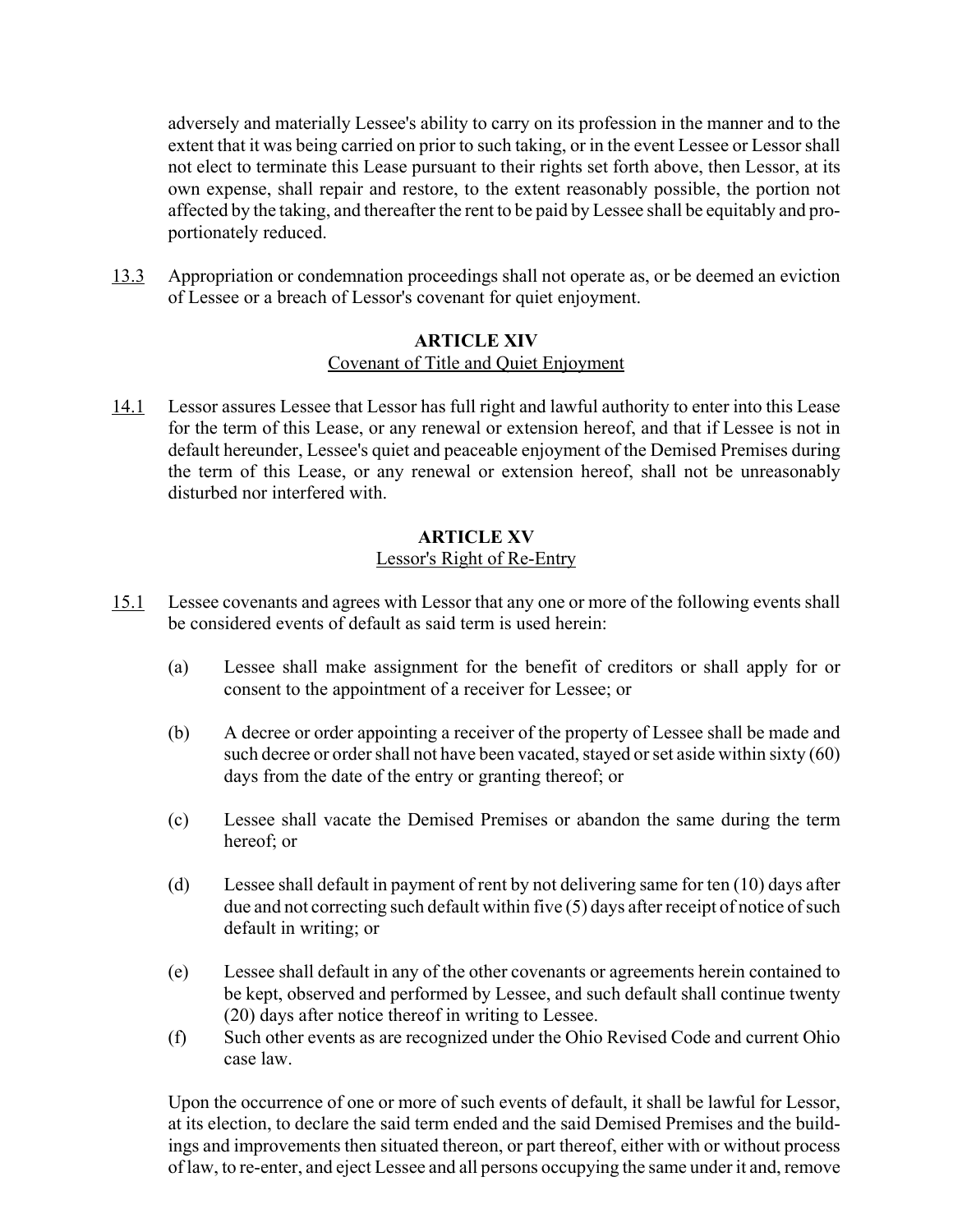and put out, and regain possession of said premises and the buildings and improvements then situated thereon and again to repossess and enjoy, without such re-entry and repossession working a forfeiture of the rents to be paid and the covenants to be performed by Lessee during the full term of this agreement. If default shall be made in any covenant, agreement, condition or undertaking herein contained to be kept, observed and performed by Lessee, other than the payment of rent as herein provided, which cannot with due diligence be cured within a period of twenty (20) days, and if notice thereof in writing shall have been given to Lessee, and if Lessee, prior to the expiration of twenty (20) days from and after the giving of such notice, commences to eliminate the cause of such default and proceeds diligently and with reasonable dispatch to take all steps and do all work required to cure such default and does so cure such default, then Lessor shall not have the right to declare said term ended by reason of such default; provided, however, that the curing of default in such manner shall not be construed to limit or restrict the right of Lessor to declare said term ended and enforce all of its rights and remedies hereunder for any other default not so cured.

15.2 The foregoing provisions for the termination of this Lease for default in any of its covenants shall not operate to exclude or suspend other remedy of Lessor, including the right to declare the balance of the rent immediately due and payable, for breach of said covenants or for the recovery of said rent or advance of Lessor made thereon, and in the event of termination of this Lease as aforesaid, Lessee covenants and agrees to indemnify and save harmless Lessor from loss arising from such termination and re-entry in pursuance thereof.

#### **ARTICLE XVI** Holding Over

16.1 In the event Lessee shall continue to occupy the Demised Premises after the last day of the term hereby created, or after the last day of any renewal or extension of said term, and Lessor shall elect to accept rent thereafter, only a month-to-month tenancy shall be created.

#### **ARTICLE XVII** Lessee's Right to Perform

17.1 If Lessor fails to make repairs or do any work required by Lessor by the provisions of this Lease, or in other respect fails to perform covenants or agreements in this Lease contained on the part of Lessor to be performed, then and in such event after the continuance of such failure or default for thirty (30) days after notice in writing thereof is given by Lessee to Lessor, Lessee may cure such defaults, all on behalf of, and at the expense of, Lessor; provided, however, that Lessee shall have the right to remedy such default without notice in the event of an emergency. Lessee may further do all necessary work and make all necessary payments in connection therewith, including, but not limited to, the payment of attorneys fees, costs and charges of or in connection with legal action which may reasonably have been brought. Lessor shall pay to Lessee forthwith an amount so paid by Lessee.

# **ARTICLE XVIII**

#### Utilities and Services

18.1 Lessor shall provide and pay for East Ohio Gas for natural gas consumption on the premises. Lessor shall pay all statements rendered by the City of Kent for water and sewer and Ohio Edison Company or designated electric supplier for electricity consumed on Demised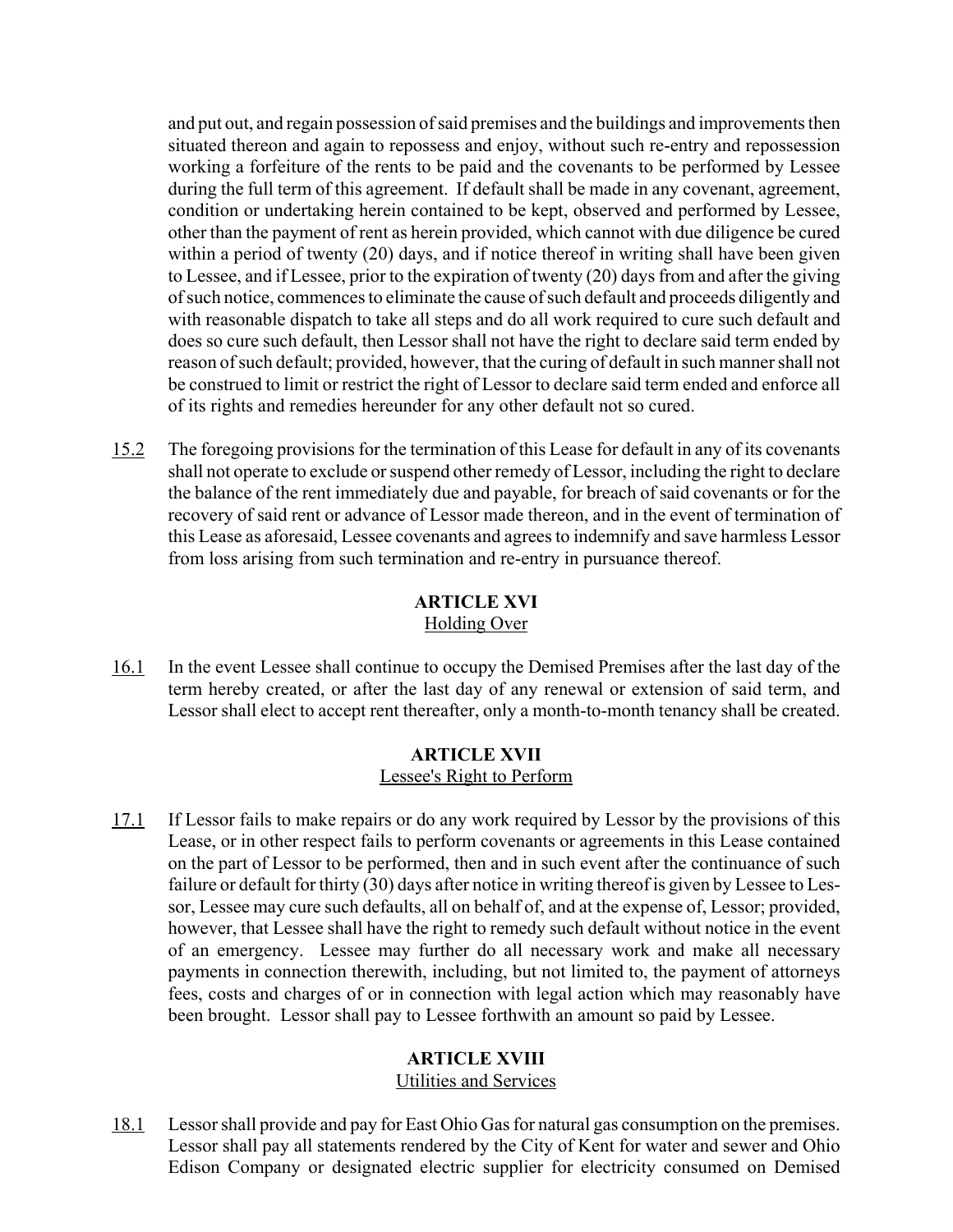#### **Premises**

#### **ARTICLE XIX** Maintenance By Lessor and Lessee

- 19.1 Lessor shall, except as hereinafter qualified, keep and maintain the Premises and parts thereof including but not limited to the roof, exterior walls, foundations and other structural elements, floors and mechanical systems located within or serving the Premises in a good state and condition of repair, in good operating condition, with the exception of lighting elements, glass, doors, locks, and plumbing stoppage or repair that may result from the abuse or misuse by the Lessee, its employees, or invitees. Lessor shall have no liability to Lessee, or to any of its agents, servants, employees or invitees, for personal injury or property damage, for Lessor's failure to perform its undertakings herein, unless Lessee has provided written notice to Lessor specifically describing repair or maintenance work which is required and unless Lessor, after receipt of such notice, fails to perform such work within a reasonable time thereafter.
- 19.2 Lessee shall be required to repair damages to the interior and exterior of the building and the interior and exterior common areas and grounds caused by the act, fault or neglect of Lessee, and his invitees, unless such damage is caused by a risk (for example, fire) which Lessor is required to insure against, as herein described, in which event such damage shall be repaired by Lessor. Lessee shall also maintain a minimum interior building temperature of sixty (60) degrees Fahrenheit and keep Demised Premises free and clear of infestation, noxious odors, and noise of an objectionable nature.
- 19.3 Lessor shall maintain care, maintenance and upkeep of the lawns, and landscaped areas, including the mowing of grass as required to maintain a reasonably acceptable appearance.

# **ARTICLE XX**

### Access to Premises

- 20.1 Lessor, agents, employees, officers and independent contractors of Lessor, shall have access to the Demised Premises at all reasonable times during business hours for the purpose of inspecting and maintaining same. Except in emergencies, Lessor shall give Lessee twentyfour (24) hours notice prior to entering premises to make repairs or alterations.
- 20.2 During the final sixty (60) day period of the Lease or renewal term, Lessor or its agent, with reasonable prior notice, shall have the right to advertise and show said premises to prospective lessees.

# **ARTICLE XXI**

# Option to Renew

21.1 Providing the Lessee is not in default of any covenants in this Lease, Lessor hereby grants Lessee the right, privilege and option to renew this Lease in successive periods of six (6) months from the date of expiration of the renewal terms set forth in Paragraph 27.1 hereof, upon the same terms and conditions. Provided, however, that should the Lessor require use of the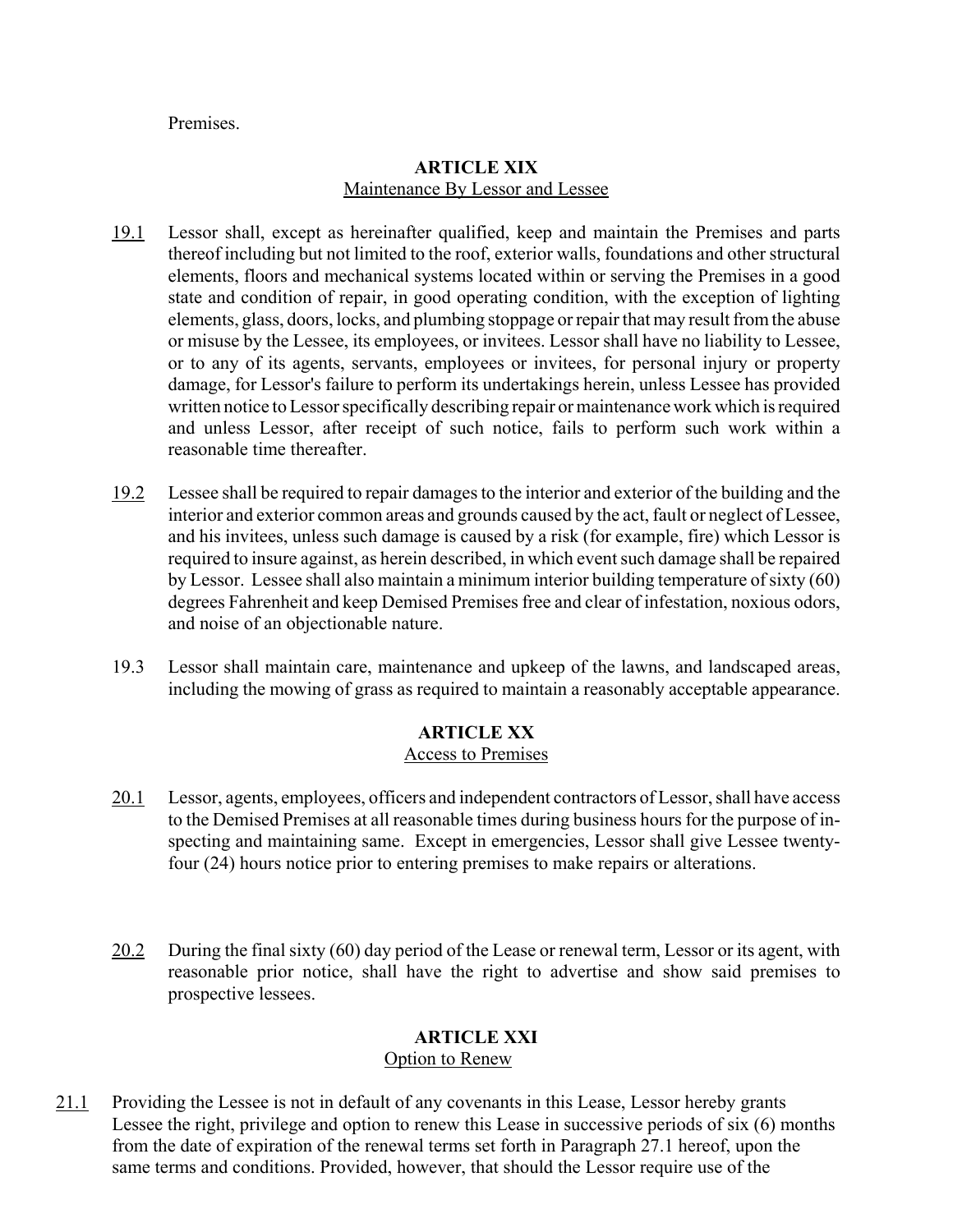Demised Premises for its bonafide municipal functions, Lessor may, at Lessor's election, by giving notice to Lessee within thirty (30) days of its receipt of notice of the Lessee's intent to exercise its option to renew, refuse to renew this Lease.

## **ARTICLE XXII**

Governing Law

22.1 This Lease shall be governed by, construed and enforced in accordance with the laws of the State of Ohio.

# **ARTICLE XXIII**

#### Grammatical Usage

23.1 In construing this Lease, feminine or neuter pronouns shall be substituted for those masculine in form and vice versa, and plural terms shall be substituted for singular and singular for plural in any place in which the context so requires.

### **ARTICLE XXIV**

#### Successors and Assigns

24.1 All warranties, covenants and agreements herein shall inure to the benefit of, and be binding upon, the heirs, devisees, executors, administrators, successors and assigns of Lessor and Lessee.

#### **ARTICLE XXV** Entire Agreement

25.1 This Lease contains the entire agreement between the parties and shall not be modified in any manner except by an instrument in writing executed by the parties. If any term or provision of this Lease or the application thereof to any person or circumstances shall, to any extent, be invalid or unenforceable, the remainder of the Lease, or the application of such term or provision to persons or circumstances other than those as to which it is held invalid or unenforceable, shall not be affected thereby and each term and provision of this Lease shall be valid and be enforced to the extent permitted by law.

#### **ARTICLE XXVI** Security Deposit

26.1 Lessee agrees to deposit with Lessor the sum of One Thousand Dollars (\$550.00) as a security for the repayment of rent and performance of the covenants and conditions of this Lease. In the event the Lessee complies fully with such covenants and conditions and surrenders the premises in good condition to the Lessor at the expiration of the term of this Lease, said sum shall be returned to the Lessee. No interest shall accrue to Lessee on any such deposit. Said security deposit shall not be refunded to the Lessee until after the Lessee has vacated the premises and said premises have been determined to be in good condition, normal wear and tear expected, by the Lessor.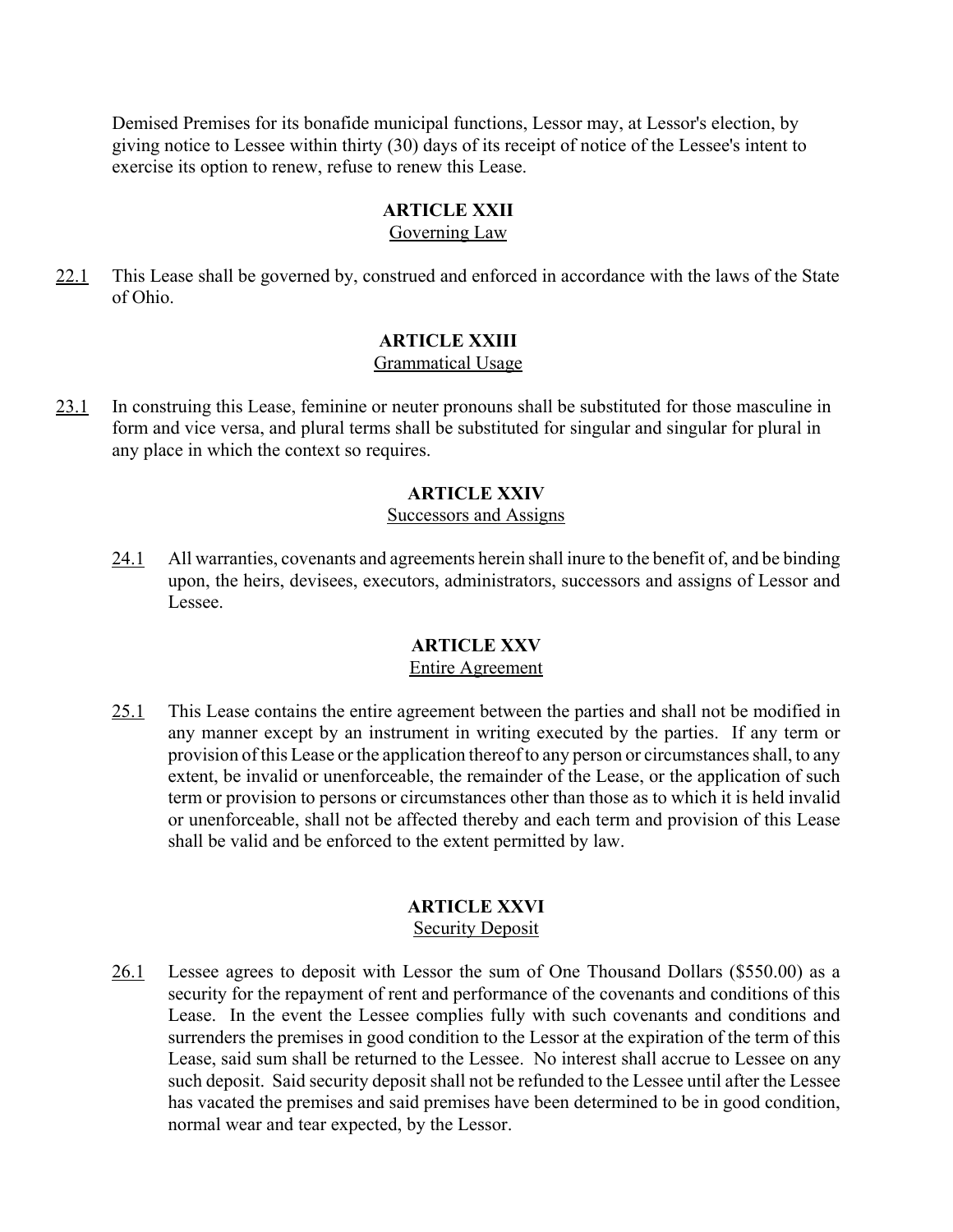26.2 Upon termination of the Lease any property or money held by the Lessor as a security deposit may be applied to the payment of past due rent and to the payment of the amount of damages that the Lessor has suffered by reason of the Lessee's noncompliance with the Lease. Any deduction from the security deposit shall be itemized and identified by the Lessor in a written notice delivered to the Lessee together with the amount due, within thirty (30) days after termination of the Lease and delivery of possession. The Lessee shall provide the Lessor in writing with a forwarding address or new address to which the written notice and amount due from the Lessor may be sent.

# **ARTICLE XXVII**

# Service of Notice

27.1 Whenever under this Lease, or under any statute or ordinance, provision is made for notice of any kind, it shall be deemed a sufficient notice and service thereof if the said notice to the Lessee is in writing, addressed to the last known post office address of the Lessee or addressed to the Demised Premises and deposited in the mail. Notice to the Lessor shall be deemed sufficient notice and service thereof if the notice is sent by Certified Mail to the address where the last rental payment was made. Notice need be sent to only one Lessee where the Lessee consists of more than one person.

# **ARTICLE XXVIII**

# Harmony and Cooperation

28.1 It is mutually agreed that the parties will cooperate and work to provide a harmonious relationship during the tenancy of Lessee; the beginning rentals, being favorably competitive and advantageous to Lessee, represent the good faith of Lessor toward establishment of an equitable business relationship with Lessee.

WITNESSES: **LESSOR:**

 $\mathcal{L}_\text{max}$  , where  $\mathcal{L}_\text{max}$  , we have the set of  $\mathcal{L}_\text{max}$ 

 $\mathcal{L}_\text{max}$  , where  $\mathcal{L}_\text{max}$  , we have the set of  $\mathcal{L}_\text{max}$ 

 $\rm\,By:$ 

David Ruller, City Manager

### **LESSEE:**

 $\rm\,By:$ 

Kelly J. Wortman

**Approved as to Form:**

 $\mathcal{L}_\text{max}$ 

James R. Silver Law Director